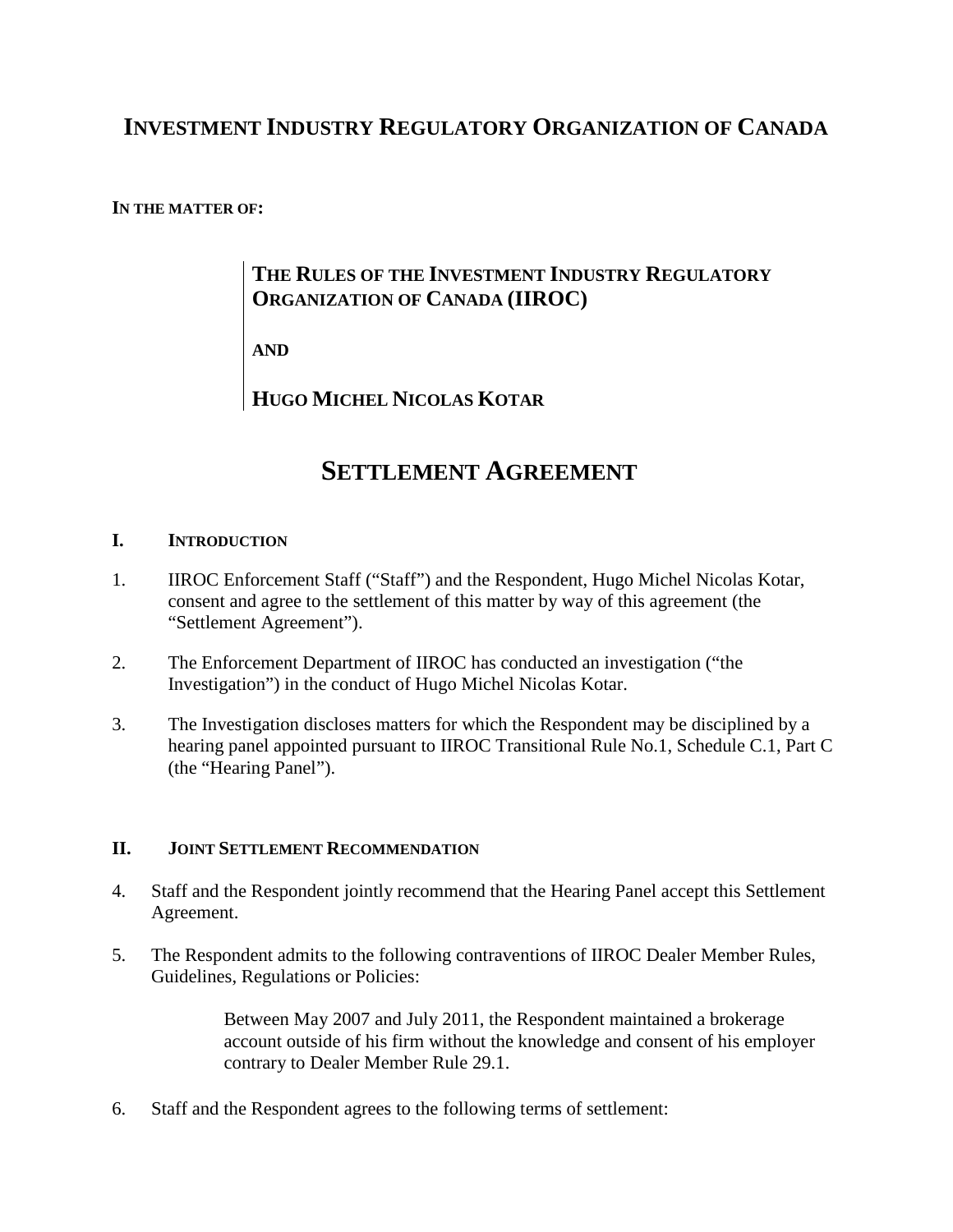- a) The Respondent must pay a fine in the amount of \$20,000; and
- b) The Respondent must re-write the Conduct and Practices Handbook course prior to any re-registration with IIROC.
- 7. The Respondent agrees to pay costs to IIROC in the sum of \$2,500.

#### **III. STATEMENT OF FACTS**

#### **(i) Acknowledgment**

8. Staff and the Respondent agree with the facts set out in this Section III and acknowledge that the terms of the settlement contained in this Settlement Agreement are based upon those specific facts.

#### **(ii) Factual Background**

#### **Overview**

- 9. This settlement agreement relates to the period of time from May 2007 to July 2011 while the Respondent was a Registered Representative at the Vancouver office of Canaccord Genuity Corp. ("Canaccord").
- 10. The Respondent maintained a brokerage account in Panama during the relevant time without the knowledge and consent of his employer. The undisclosed account only had shares in one company which were sold at a loss when the account was liquidated and closed in July 2011.
- 11. The Respondent did not cooperate fully with the initial investigation and attempted to conceal the existence of the foreign account.

#### **Registration History**

- 12. The Respondent has been registered in the industry since December 1997 initially with Scotia Capital Inc. He was registered with Canaccord from May 2004 to June 2013 when he left to join PI Financial Corp. ("PI Financial").
- 13. Kotar was a Registered Representative with PI Financial from June 2013 to December 2013 when his employment was terminated due to the matters arising in this settlement agreement.
- 14. The Respondent has not been registered with IIROC since December 2013.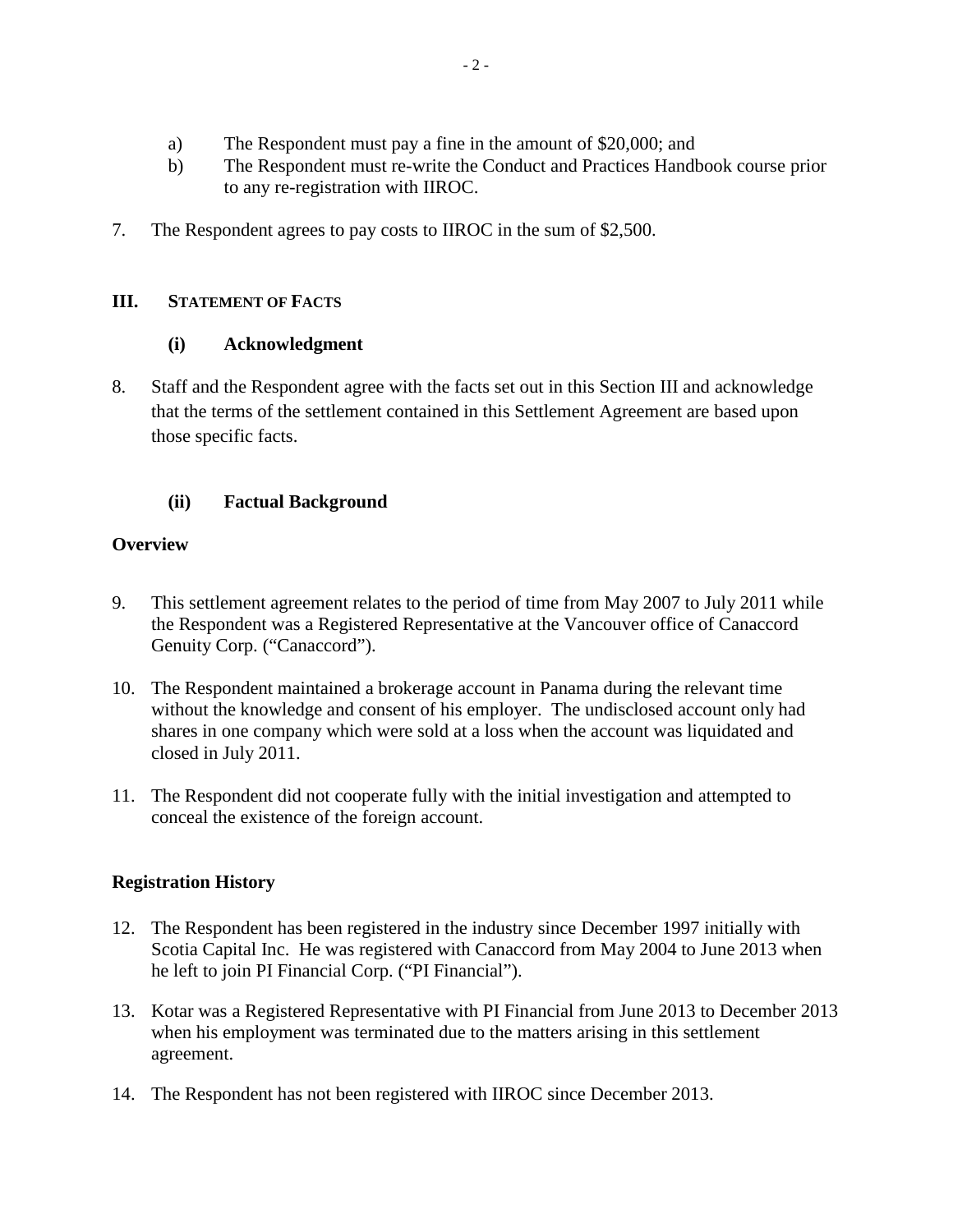15. IIROC imposed a term and condition of close supervision on the Respondent effective July 23, 2013 as part of his transfer from Canaccord to PI Financial. This relates to two financial disclosures for amounts owing to the Canada Revenue Agency and one financial disclosure for amounts owing under the Family Maintenance Enforcement Program. As part of approving of Mr. Kotar's transfer and re-registration, IIROC Registration imposed a term of close supervision until all of the financial obligations noted above have been satisfied.

#### **Failure to Disclose Account**

- 16. The Respondent opened an investment account at Verdmont Capital in Panama in the name of Deux Trois Quatre Investment Ltd. Inc. (the "Verdmont Account").
- 17. The Verdmont Account was opened on or about May 30, 2007.
- 18. The Respondent was the only beneficial owner of the Verdmont Account and controlled the activity in the Verdmont Account.
- 19. The Respondent provided his personal information and signature on the Know Your Client forms provided by Verdmont Capital as part of the account opening procedure.
- 20. The Respondent was employed with Canaccord when he opened the Verdmont Account.
- 21. The Respondent did not notify or seek the approval of Canaccord to open the Verdmont Account.
- 22. Canaccord's written Policies and Procedures manual specifically require that all accounts outside of Canaccord must be disclosed to Canaccord and requires Canaccord's approval to hold any outside accounts.
- 23. The Verdmont Account had limited activity. On or about March 29, 2011 shares in IOU.Q were deposited into the account. The Respondent had received these shares through a private placement in 2007.
- 24. The Respondent sold the shares of IOU.Q in the Verdmont Account on or about May 30, 2011 for a loss. The proceeds of the sale were transferred out of the Verdmont Account on or about June 2, 2011. Other than a couple of small clearing transactions, there was no other activity in the account after July 2011.
- 25. The British Columbia Securities Commission was investigating foreign accounts generally and set up an informal meeting with the Respondent and the Chief Compliance Officer at PI Financial on November 29, 2013 (the "Interview").
- 26. During the Interview the Respondent initially denied ever having an interest or control over any foreign accounts. When the Respondent was provided the account documentation from Verdmont Capital in relation to the Verdmont Account the Respondent said it might be his account.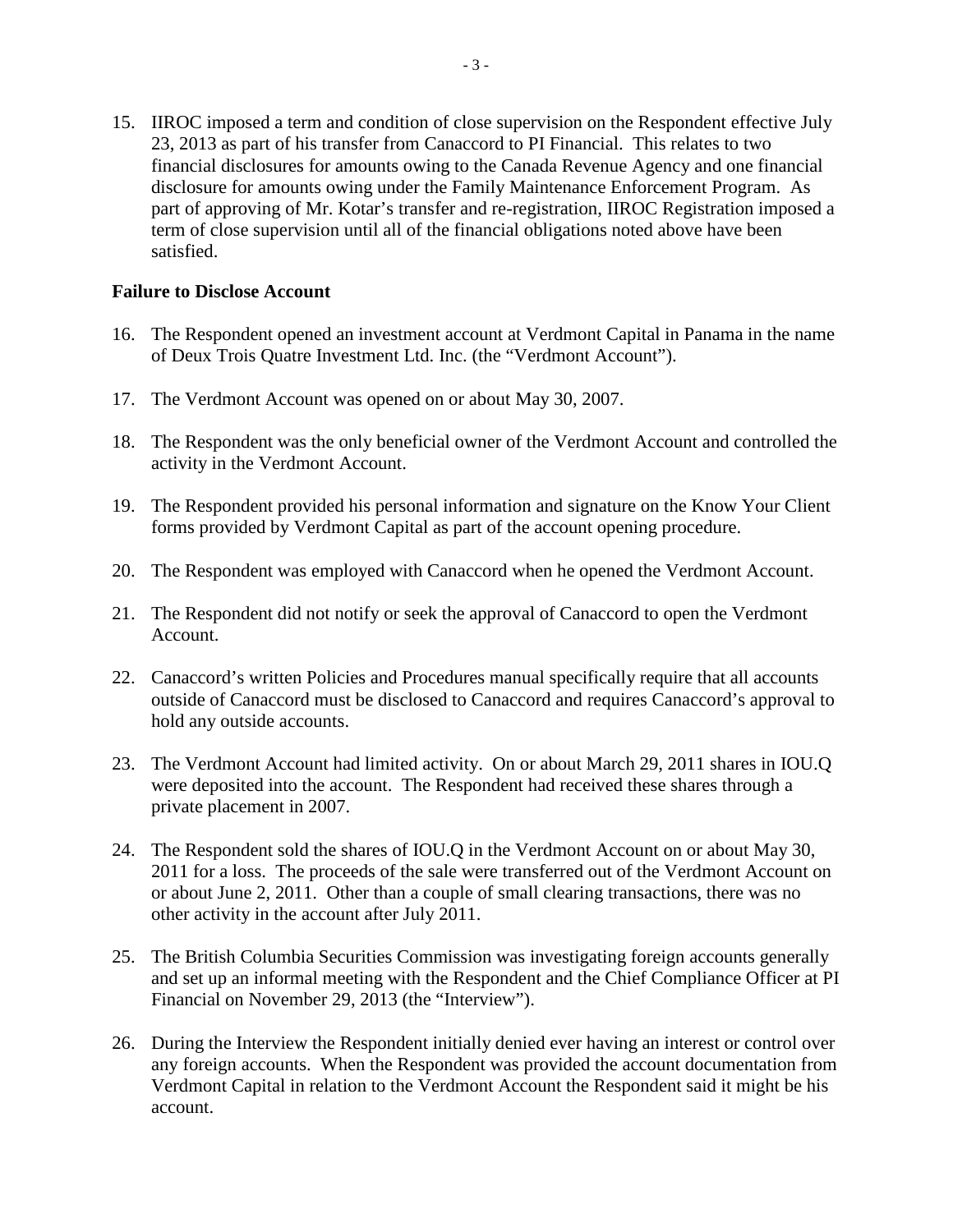27. On December 2, 2013, PI Financial terminated the Respondent for misleading PI compliance staff and British Columbia Securities Commission staff during the Interview regarding the existence and ownership of the Verdmont Account.

#### **IV. TERMS OF SETTLEMENT**

- 28. This settlement is agreed upon in accordance with IIROC Dealer Member Rules 20.35 to 20.40, inclusive and Rule 15 of the Dealer Member Rules of Practice and Procedure.
- 29. The Settlement Agreement is subject to acceptance by the Hearing Panel.
- 30. The Settlement Agreement shall become effective and binding upon the Respondent and Staff as of the date of its acceptance by the Hearing Panel.
- 31. The Settlement Agreement will be presented to the Hearing Panel at a hearing ("the Settlement Hearing") for approval. Following the conclusion of the Settlement Hearing, the Hearing Panel may either accept or reject the Settlement Agreement.
- 32. If the Hearing Panel accepts the Settlement Agreement, the Respondent waives his right under IIROC rules and any applicable legislation to a disciplinary hearing, review or appeal.
- 33. If the Hearing Panel rejects the Settlement Agreement, Staff and the Respondent may enter into another settlement agreement; or Staff may proceed to a disciplinary hearing in relation to the matters disclosed in the Investigation.
- 34. The Settlement Agreement will become available to the public upon its acceptance by the Hearing Panel.
- 35. Staff and the Respondent agree that if the Hearing Panel accepts the Settlement Agreement, they, or anyone on their behalf, will not make any public statements inconsistent with the Settlement Agreement.
- 36. Unless otherwise stated, any monetary penalties and costs imposed upon the Respondent are payable immediately upon the effective date of the Settlement Agreement.
- 37. Unless otherwise stated, any suspensions, bars, expulsions, restrictions or other terms of the Settlement Agreement shall commence on the effective date of the Settlement Agreement.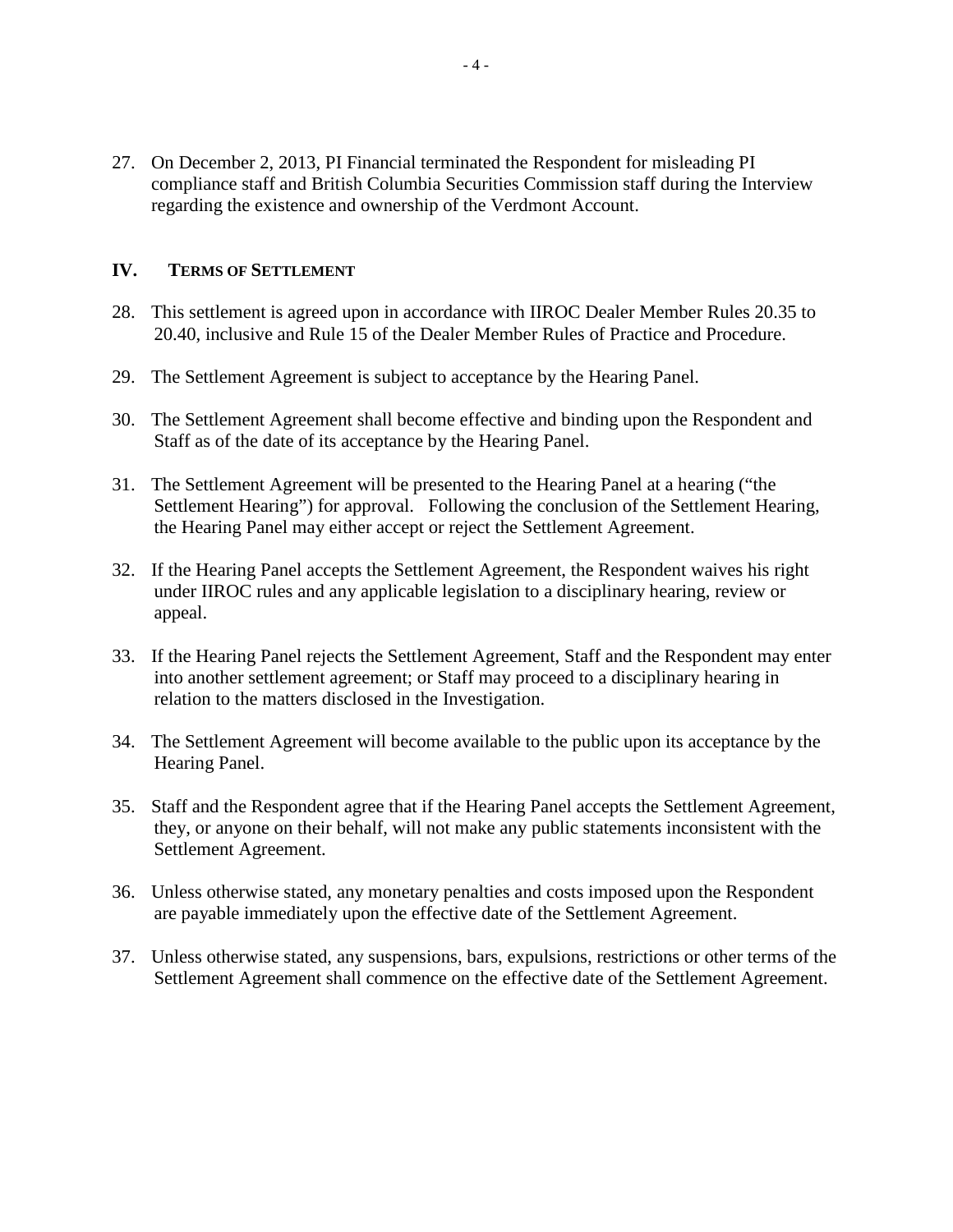**AGREED TO** by the Respondent at the City of Vancouver in the Province of

British Columbia, this 24th day of November, 2014.

"Wes Chan""Hugo Michel Nicolas Kotar"

**Witness Hugo Michel Nicolas Kotar**

**(Respondent)**

**AGREED TO** by Staff at the City of Vancouver in the Province of British Columbia,

this 24th day of November , 2014.

"Wes Chan""Stacy Robertson"

**Witness Stacy Robertson** Enforcement Counsel on behalf of Staff of the Investment Industry Regulatory Organization of Canada